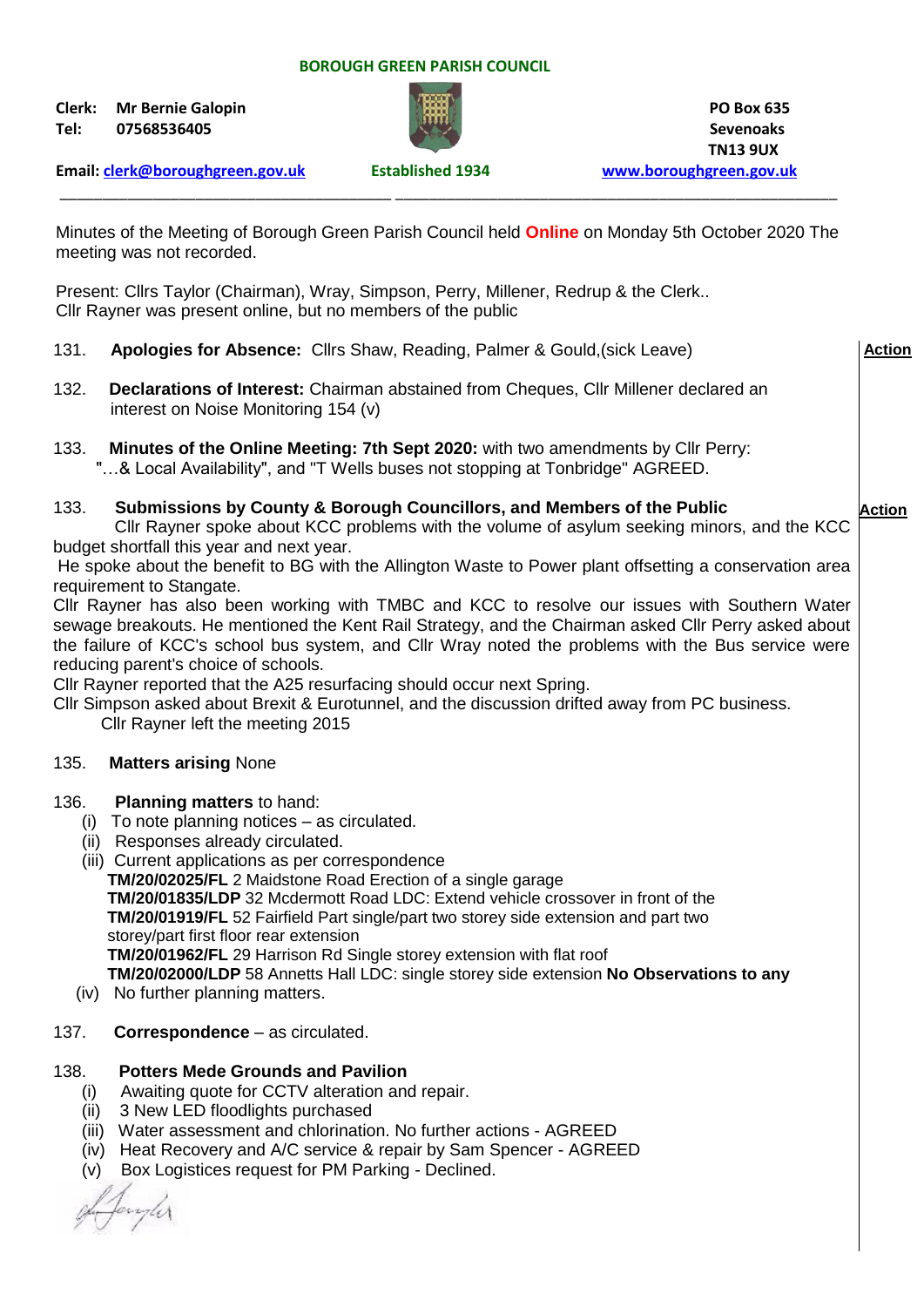## 139. **Recreation Ground:**

- (i) Children's play area remove swing chains stop queuing.
- (ii) Repair of public toilet lock ordered.

 (iii) Revamp - Cllr Wray reported attempts to defer Enovert grant whilst Lottery Funding is sought. Floodlighting deferred until then.

- (iv) Sewage breakout recreation ground and carpark progress. Chairman is unable to get any answers from Southern Water, TMBC Leader assisting. Entrance now chained.
- (v) Resident request for removal of Tennis Court picnic bench denied.
- (vi) Harrison Rd tree and Chestnut awaiting quote.
- (vii) To contact Ingleside developer re replanting boundary trees. No other action required.

### 140 **Village Enhancements:**

- (i) Isles Quarry East land transfer in progress Chairman noted culvert works progress and meeting with Canham
- (ii) Chairman reported donation of Land by Cooper Estates
- (iii) Volunteer day 17 November Harrison Rd, blocked by H&S concerns
- (iv) Gateways AONB Signs in hand, Darkhill site agreed for south side adjacent Hazelbourne, Crest permission received
- (v) A25S hedge move to Part 2**. (Appendix 3**) Fence extension £180+vat
- (vi) Remembrance Sunday 10 am Wreath Laying, Primary School invited COGS request to hold service at Memorial Pavilion - AGREED
- (vii) To Note letter to TMBC Leader insisting Crowhill land is transferred before Public Conveniences takeover.
- (viii) No action required.

## 141. **Financial Matters:**

 (i) Clerk recommended the Unity bank account, to ensure £85K FSCS limit per bank . Signatories are Cllrs Taylor. Millener, Gould and the Clerk. Payments up to £1000

 can be made by the Chairman and Clerk, higher amounts must be also authorised by one other signatory

 Clerk requested authority to transfer £85,000 to the new Unity account - AGREED (ii) Clerk presented Bank Reconciliations **(below Appendix 2)**

 (iii) Chairman asked for Social prescribing fortnightly 2 hr sessions in the Village Hall At £9 per hour, total £36 per month - AGREED

## 142 **Website Accessibility, Compliance & Risk:**

(i) No report

## 143 **T&MBC Local Plan:**

- (i) Sewage Plan no update
- (ii) To note TMBC PTAB response to Planning White Paper. Agreed to adopt EXCEPT for TMBC's acquiescence to the 696 houses per year, which the Council believe was already too high.
- (iii) Local Plan Inquiry begins online Tuesday 6th October
- (vi) To note to date Expert Planning advice has cost £26,671, 39.16% of the bill. There will be an escalation in cost as we go the Inquiry Phase
- No action required.

### 144 **Highways and Streetlighting:**

- (i) Annual lighting contract with Streetlights in progress
- (ii) LED discount survey no report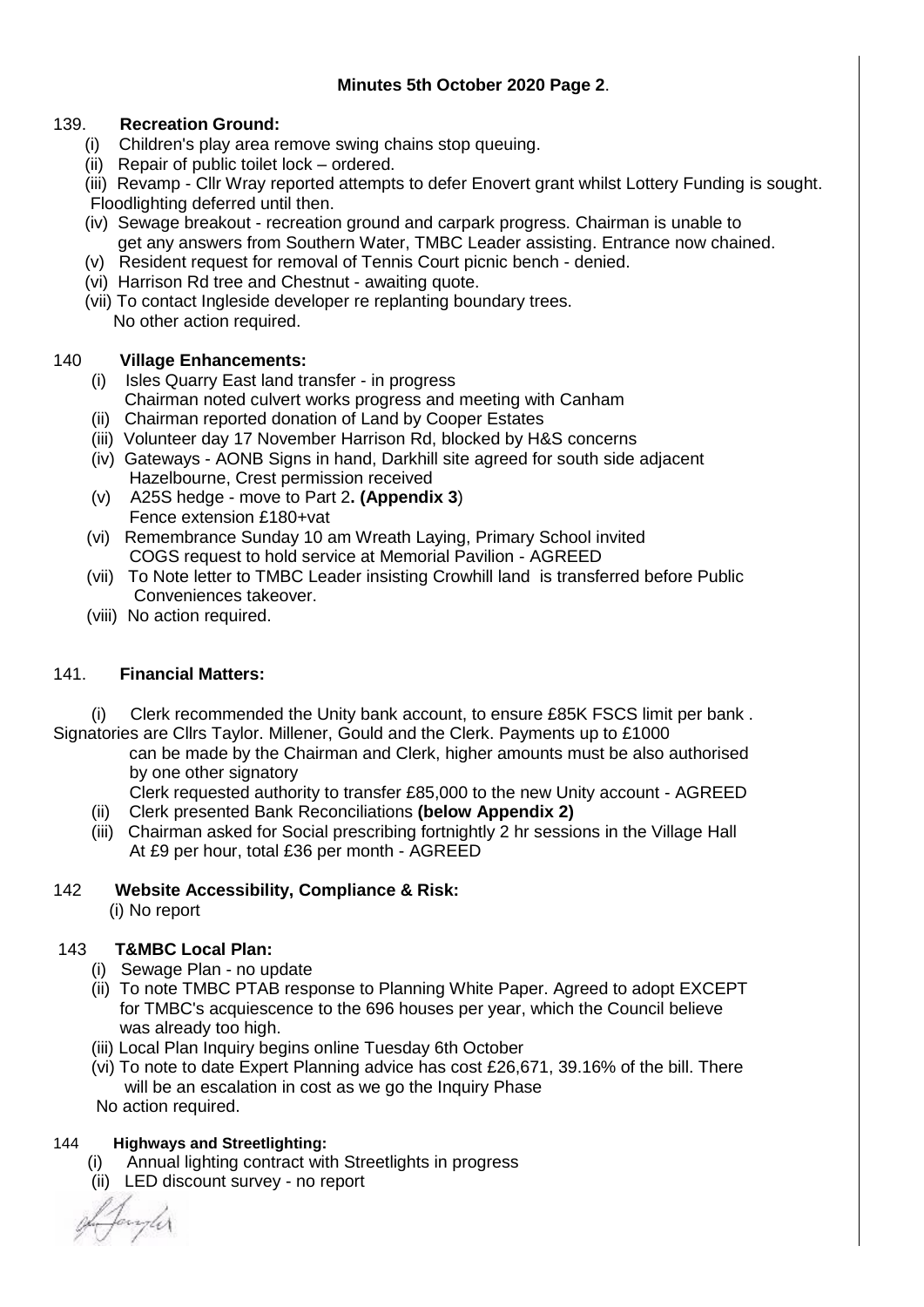## **Minutes 5th October 2020 Page 3**

- (iii) Report meeting with Paul Leary KCC Highways (see Chair report)
- (vi) Chairman noted KCC action on blocked drain "hotspots" from our survey
- (v) Resident's complaint about bright streetlights KCC can selectively dim them. No further action required.

### 145 **Sandpits Quarries and Landfills:**

- (i) Chairman meeting Ops Director H+H 16 Sept. Council wanted issues raised- HGV speed and routing, light, steam and dust pollution, block debris on roads, sweeping regime. To note H+H response. Chair to ask for H+Hs foul water disposal route
- (ii) To Note Robert Body's sensitive routing to Canham Homes site
- (iii) To note progress by KCC/TMBC enforcement, against BGSP
- (vi) To note Stangate eco investigations by digger
- (vii) Cllrs Perry & Millener to arrange noise monitoring survery Cllr Millener abstained AGREED No action required

## 146 **BMPOS**

(i) No report

#### 147 **Payments List (Cheques/Bank Payments):** To approve payments as listed and circulated to all Cllrs.

# **DIRECT DEBITS**

| Amount  | Detail                         | Charge     | Code | St'ment | Approved |
|---------|--------------------------------|------------|------|---------|----------|
| 291.60  | Ford Van Lease 31/8 - 30/9     |            |      |         |          |
| 469.14  | E-on Streetlighting            | Street Its |      | x       |          |
| 10.79   | Zen Internet emails 9/9 - 8/10 |            |      | X       |          |
| 5.40    | Wex 1/9 Fuel                   |            |      | X       |          |
| 109.92  | <b>BT</b>                      | Potters    |      | X       |          |
| 40.32   | Castle Water Rec               | Rec        |      | X       |          |
| 57.00   | <b>TMBC Rates Rec</b>          | Rec        |      | X       |          |
| 13.00   | <b>EDF</b>                     | Rec        |      | X       |          |
| 107.19  | Wex 21/9 fuel                  |            |      | X       |          |
| 338.00  | <b>EDF</b>                     | <b>PM</b>  |      | X       |          |
| 161.40  | Springett x's sanitise PM      | <b>PM</b>  |      | X       |          |
| 301.32  | Ford Lease 28/9                |            |      | X       |          |
| 3614.65 | Salaries 28/9                  |            |      | X       |          |

#### **BANK TRANSFER**

| Amount  | (chq) | Detail                            | Charge              | Code | St'ment | Approved |
|---------|-------|-----------------------------------|---------------------|------|---------|----------|
| 3614.65 |       | Staff Salaries 28 Sept 20         |                     |      |         |          |
| 1360.76 |       | HMRC due 5 Oct                    |                     |      |         |          |
| 993.28  |       | KCC Pensions due 19 Oct 2020      |                     |      |         |          |
| 2333.94 |       | Wrotham PC Local Plan costs       |                     |      |         |          |
| 432.00  |       | Kevin Clarke SGC                  | <b>PM</b>           |      |         |          |
| 115.50  |       | Streetlights 11464                | Street Its          |      |         |          |
| 22.50   |       | Green Thumb War Memorial grass    | <b>Vill Enhance</b> |      |         |          |
| 3276.00 |       | CJS Plants Winter Hanging Baskets | <b>Vill Enhance</b> |      |         |          |
| 20.00   |       | Kent Playing Fields Assn ann subs | Rec                 |      |         |          |

**CREDITS/RECEIPTS**

| Amount    | Detail                                            | Charge  | Code | St'ment | Approved |
|-----------|---------------------------------------------------|---------|------|---------|----------|
| 230.00    | Refund. payment PM booking not taken CV19 Simpson | Potters |      |         |          |
|           | pmnt 24/9                                         |         |      |         |          |
| 98.00     | WPC Skatepark litterpicking                       |         |      |         |          |
| 100889.34 | TMBC 2nd part precept                             |         |      |         |          |
| 212.50    | Bowls Club                                        | Rec     |      | x       |          |

Proposed Cllr Perry, sec Cllr Simpson Chairman abstained - AGREED

Jacylis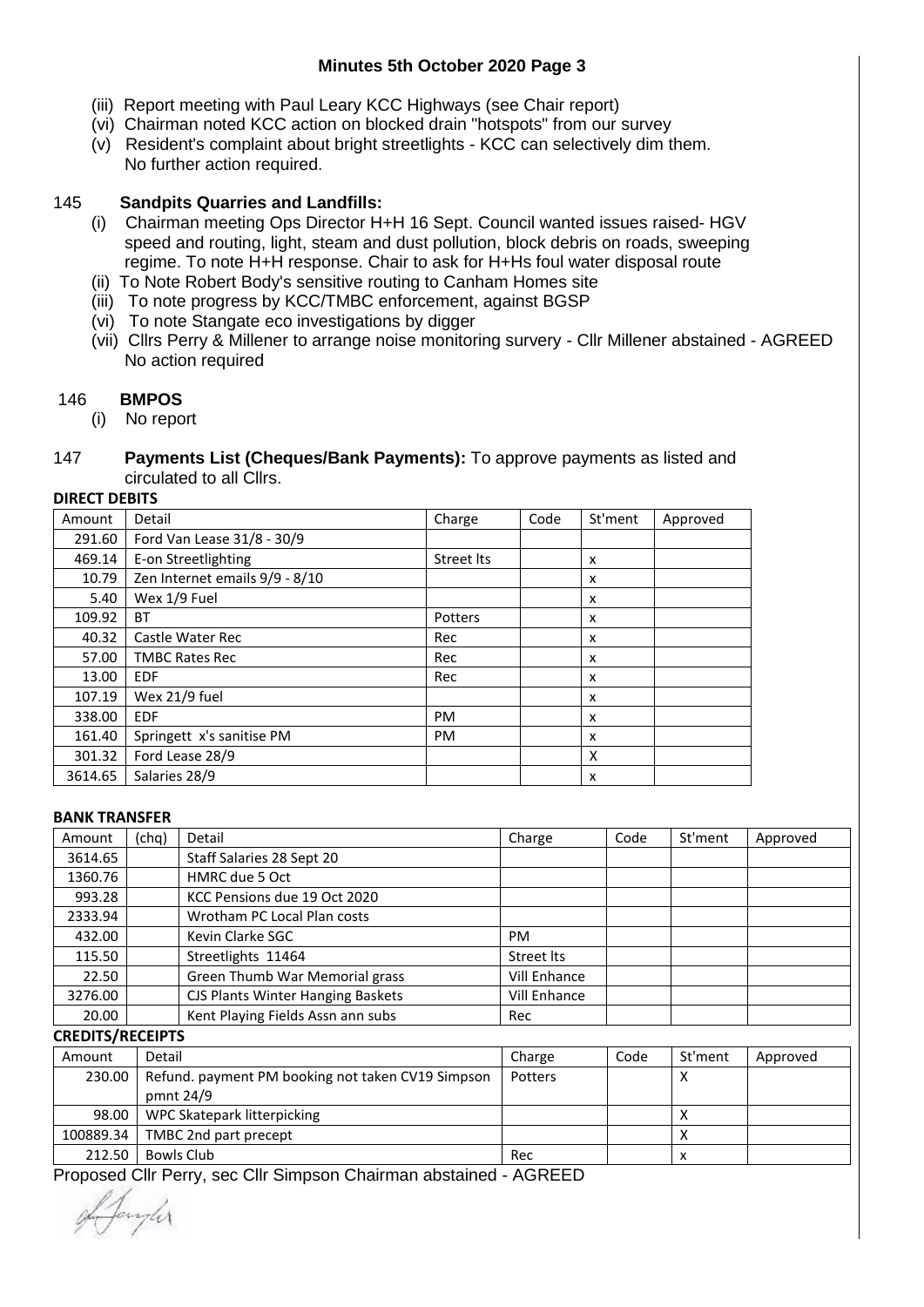### **Minutes 5th October 2020 Page 4**

#### 148. **Written reports:** Chairman's meetings **Appendix 1**

#### 149. **Future dates:**

- (i) Date of Next Meeting: **Monday 9th November 2020 7.30pm** online via Zoom, subject to change if isolation rules are removed, public meeting in the Annexe to The Church of the Good Shepherd.
- (ii) The Parish Office will not be open on Saturday 7th Nov. Annual Parish Council meeting **Deferred.** Parish Annual Meeting **Deferred.**

 At other times, appointments can be arranged to meet the Clerk, queries raised or ideas exchanged using the contact details above.

149. **Exclusion of Public and Press:** There was one item for Part 2 Chairman closed the meeting at 22.22

### **Appendix 1** CHAIRMAN'S MEETING REPORTS

#### **H+H Celcon** Phil Ball 16 Sept

I had asked for this meeting to raise issues that have been unanswered for some time:

HGV Routing and speed. They will be random checking speed, Routing has slipped because of new contractors, but will be addressed

HGV Night time noise- made worse by speed, HGV survey

Dust generated by poor ground storage, and block chips dropping from HGVs (sample collected)

Suggested much of this is PR, lower lighting levels, manage steam exhaust better, road sweeping with H+H vehicle Would not discuss BGGC or contamination

They were going to summarise by email, but nothing yet

**Cooper Estates** Harrison Rd Tom Gosden 10am 24 Sept . Confirmed donation of the land Declined offer of overage or sign, Warners details passed on

#### **KCC Highways Paul Leary**

7.5t Q Hill No chance, developer funding gone, no TRO, informative not condition

40mph Darkhill . Suggested PC contribution to TRO

Gateways They are happy with our gateways

QH roundabout signage - in hand small works program

20mph Repeated wish that 20mph extends from Station Approach to High St, Western Rd and Station Rd

Speed - Esso-Minters, Rec traffic lights. Speed survey completed, awaiting results

I didn't raise A25 road damage, that is being handled by Tim and Scott

I didn't raise blocked drains, since our hotspot survey KCC seem to have been getting on top

**Kent Men Of TheTrees** A25 Sevenoaks Rd Alun Griffiths 11am 24 Sept

Expert opinion to follow, very impressed with Harrison Rd and work so far, suggests small oaks planted elsewhere

### **Canham Homes** Millbourne Place Ray 11am 1 Oct.

Earthworks now completed, fencing starts this week on ditch, planting will follow terms of the planning condition . There will be a pedestrian access and lockable vehicle access immediately to the rear of the houses. Discussed disposal of small square of MGB near surgery, currently used as storage area. Suggested grass/wildflower mix.

of Janyler